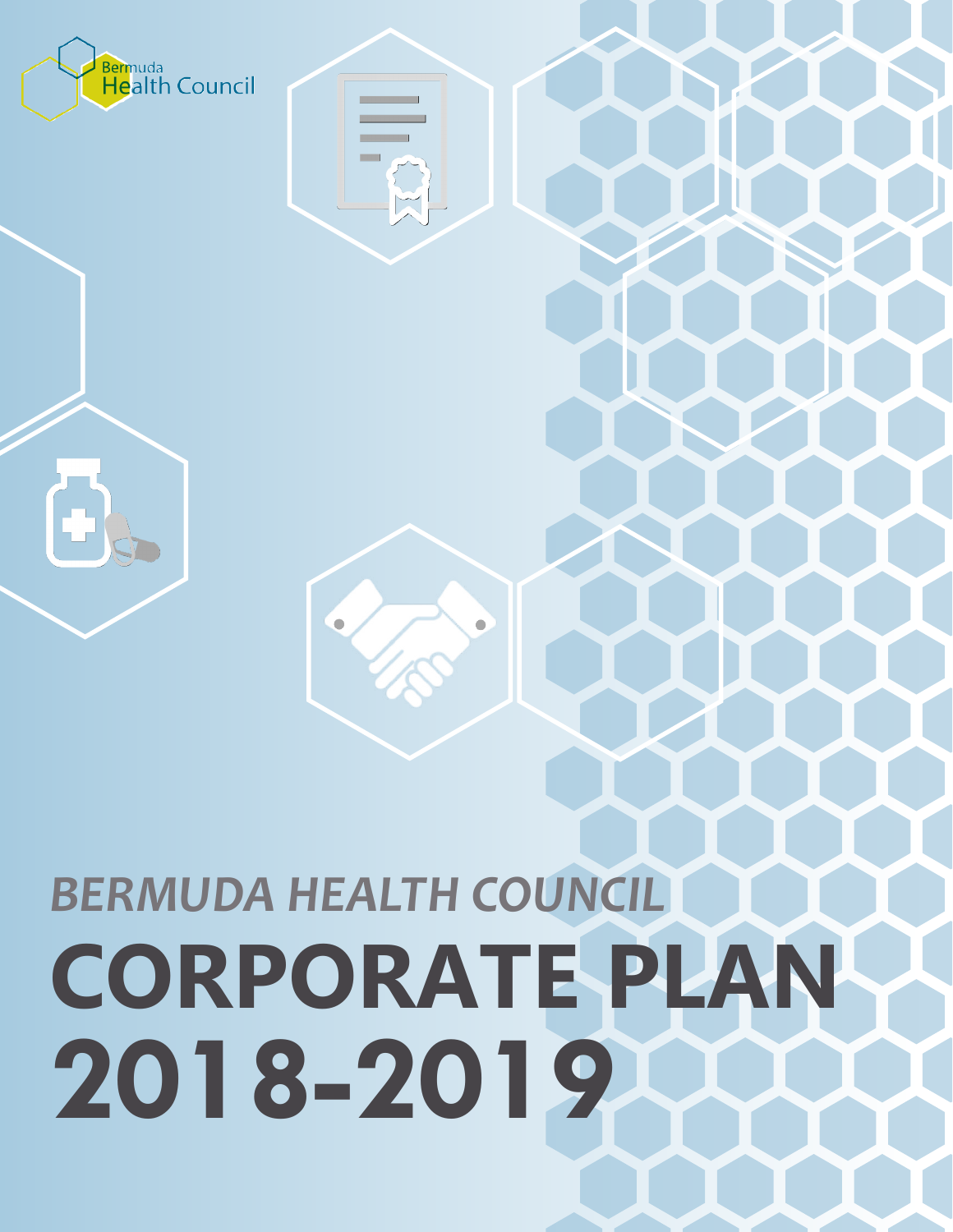#### Bermuda Health Council Corporate Plan 2018/2019

#### **Contact us:**

If you would like any further information about the Bermuda Health Council, or if you would like to bring a healthcare matter to our attention, we look forward to hearing from you.

#### **Mailing Address:**

PO Box HM 3381 Hamilton HM PX Bermuda

#### **Street Address:**

Sterling House, 3rd Floor 16 Wesley Street Hamilton HM11 Bermuda

**Phone:** 292-6420 **Fax:** 292-8067 **Email:** healthcouncil@bhec.bm

#### **Published by:**

Bermuda Health Council (March 2018) Copyright © 2018 Bermuda Health Council

#### **Reference as:**

Bermuda Health Council (2018). Corporate Plan 2018/2019. Bermuda Health Council: Bermuda

#### **Printed by:** Bermuda Health Council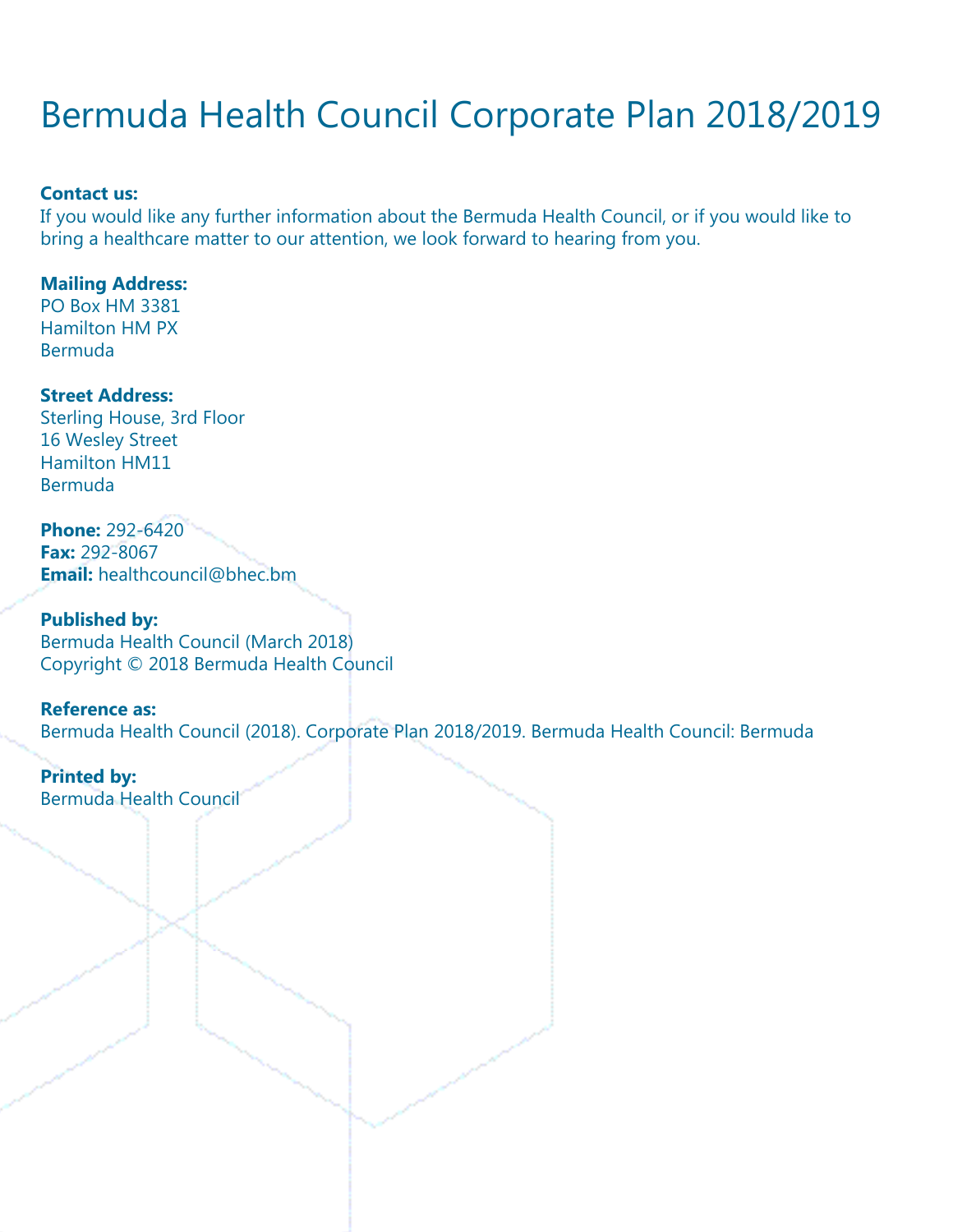### BERMUDA HEALTH COUNCIL CORPORATE PLAN 2018/2019

**Mission:** to regulate, coordinate and enhance the delivery of health services

**Vision:** to achieve a quality, equitable and sustainable health system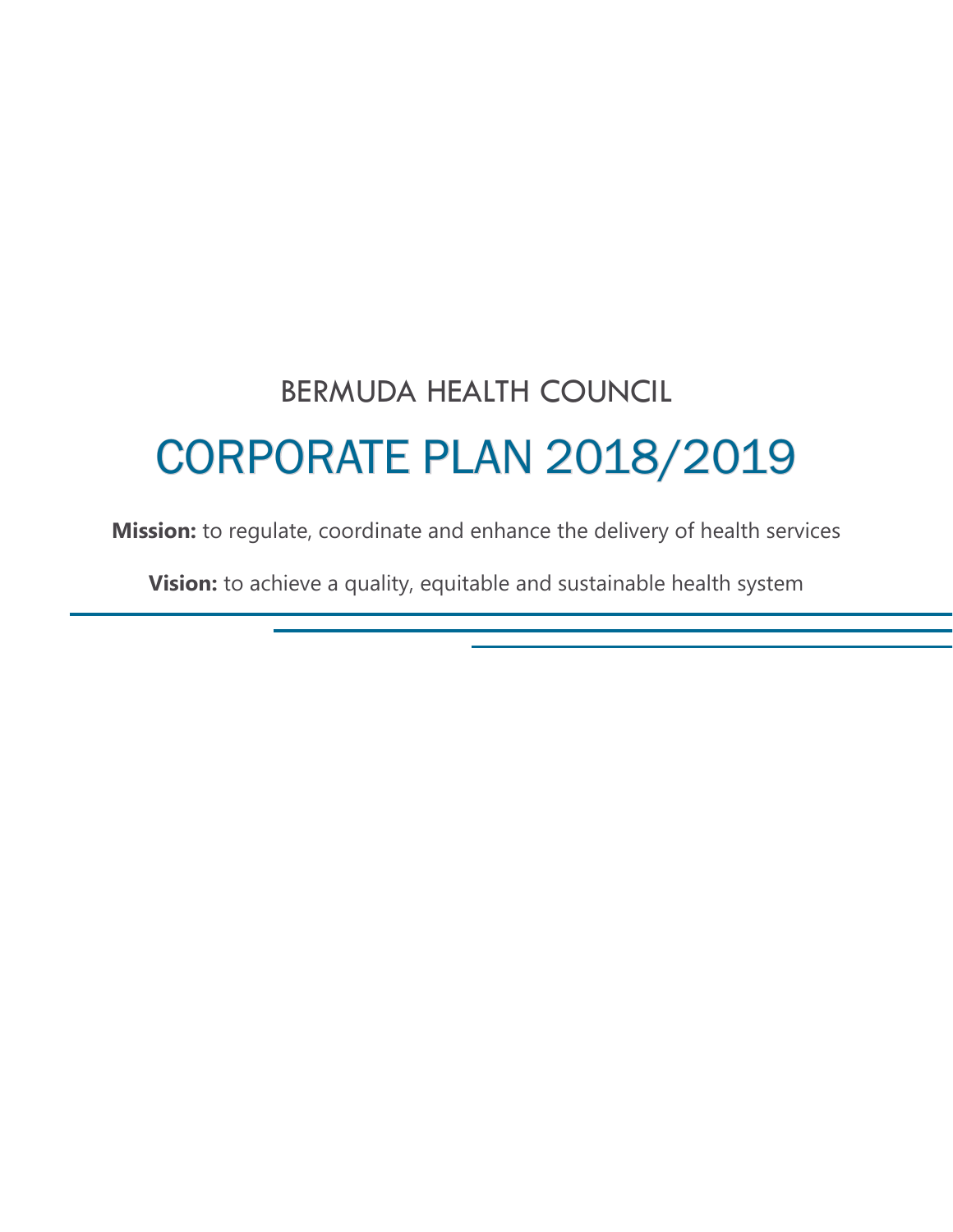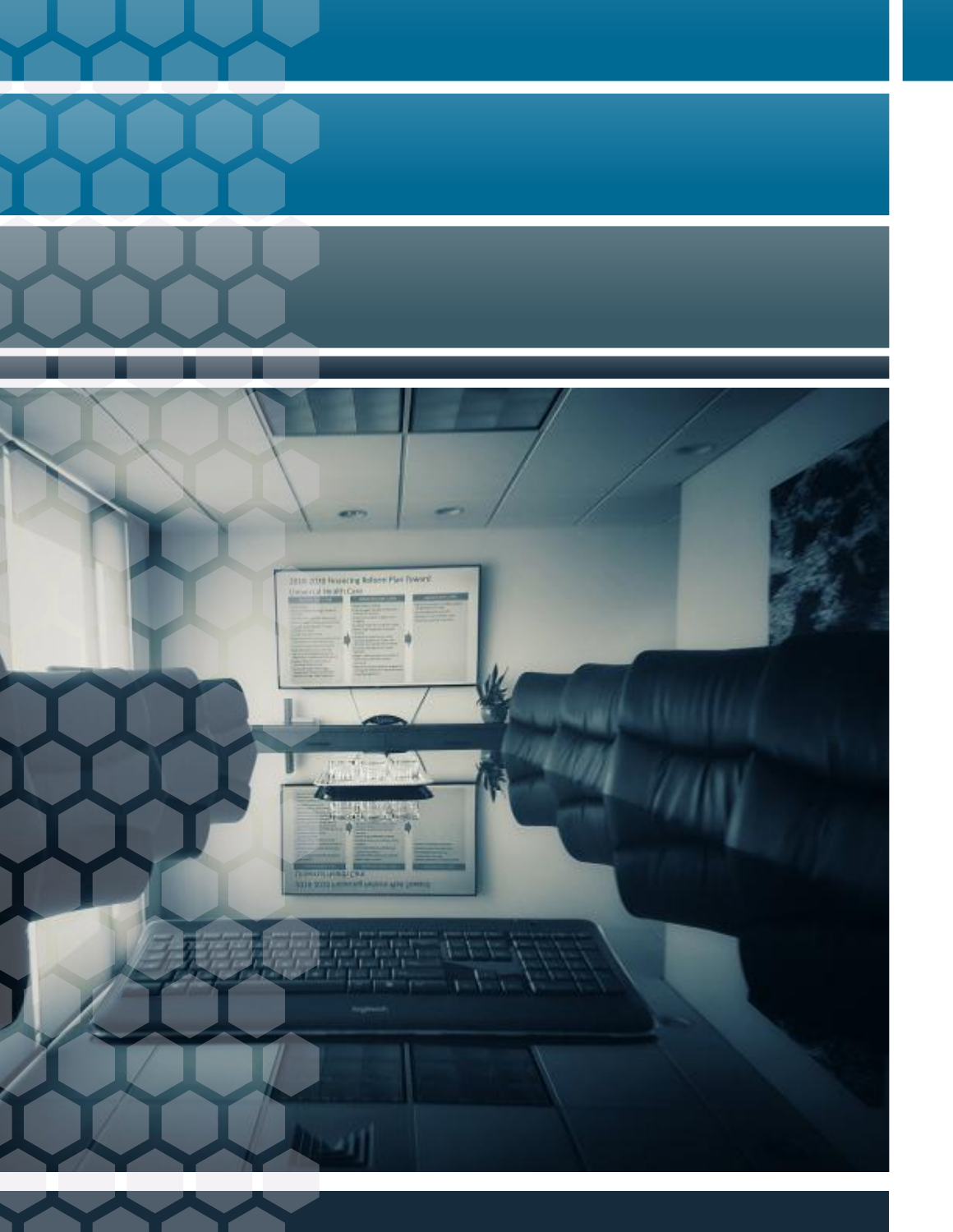# **TABLE OF CONTENTS**

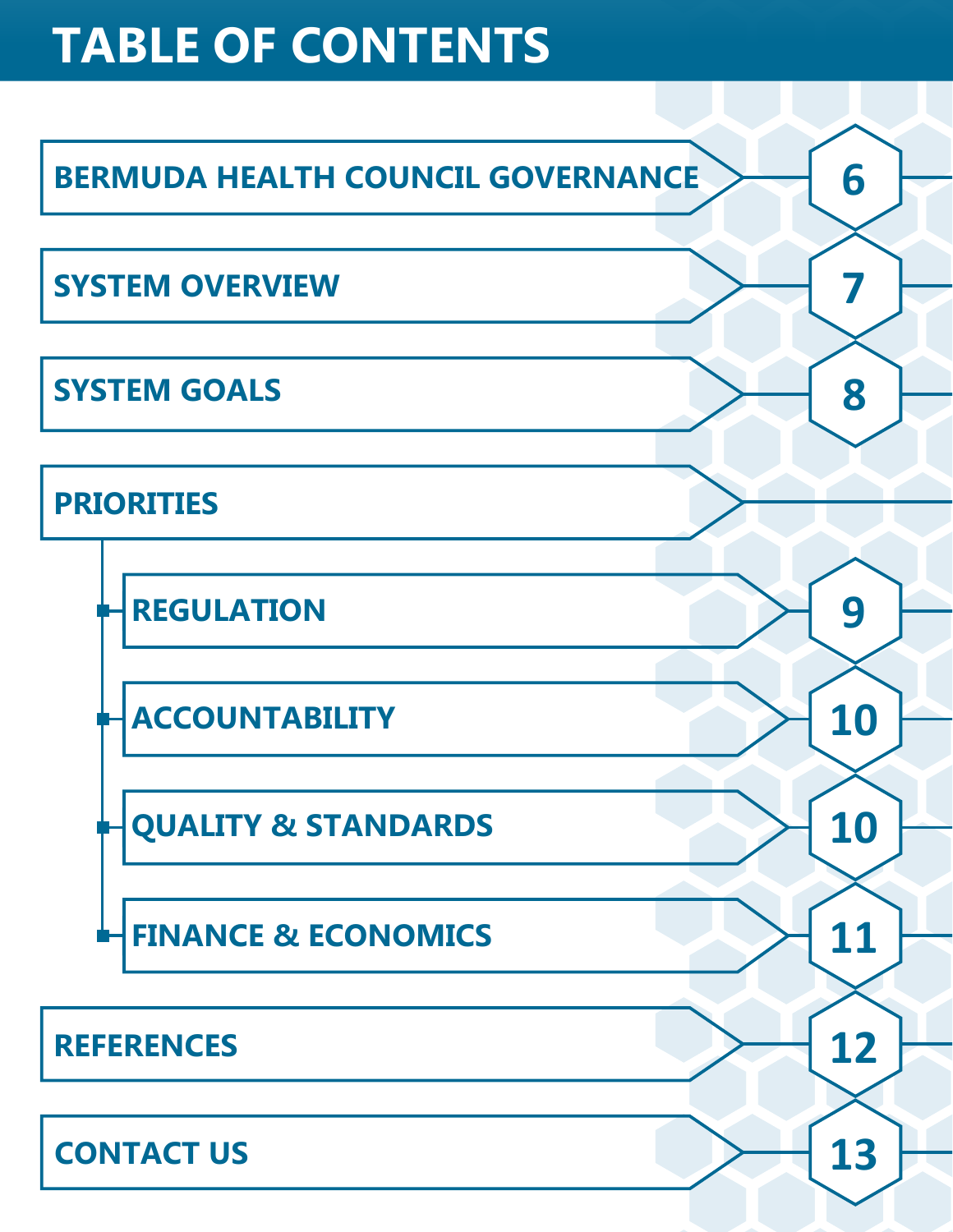### **GOVERNANCE STRUCTURE**

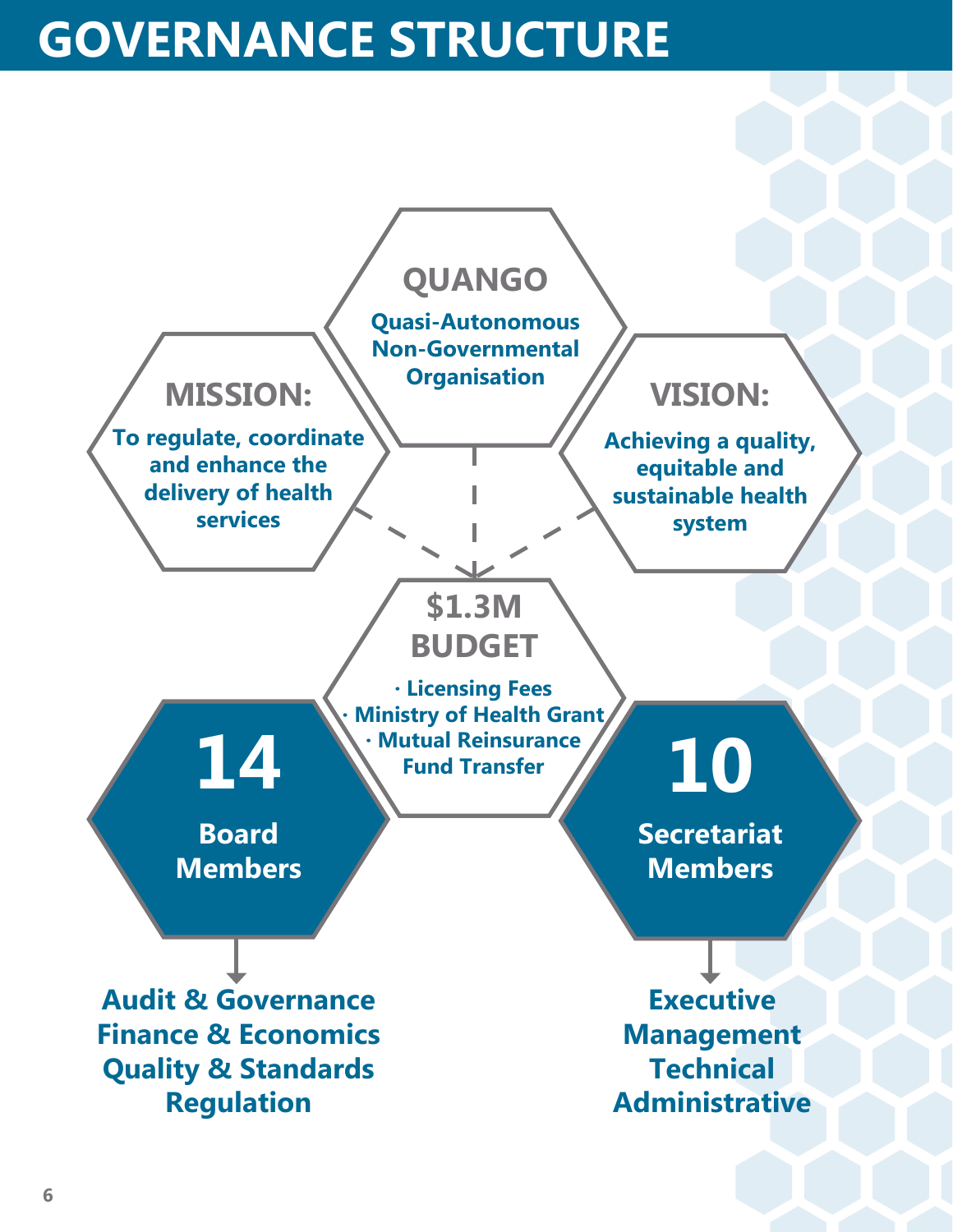### **SYSTEM OVERVIEW**

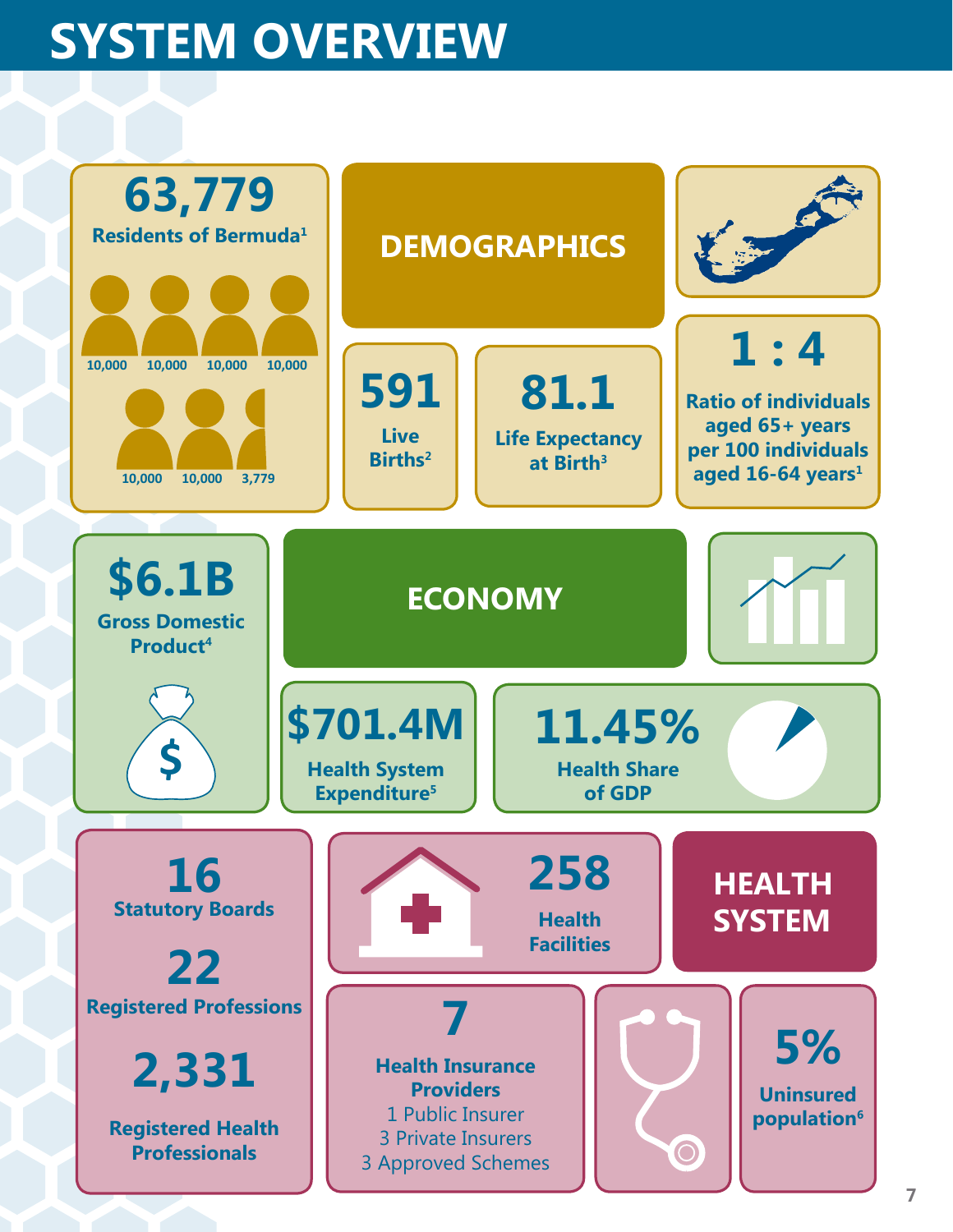The Health Council has four priority areas - Regulation, Accountability, Quality & Standards and Finance & Economics - which help to navigate the links between the price of health services, health insurance premiums, access to care and health outcomes. These priority areas also help in the review of current research and guide recommendations for system improvement as we work towards achieving a quality, equitable and sustainable health system.

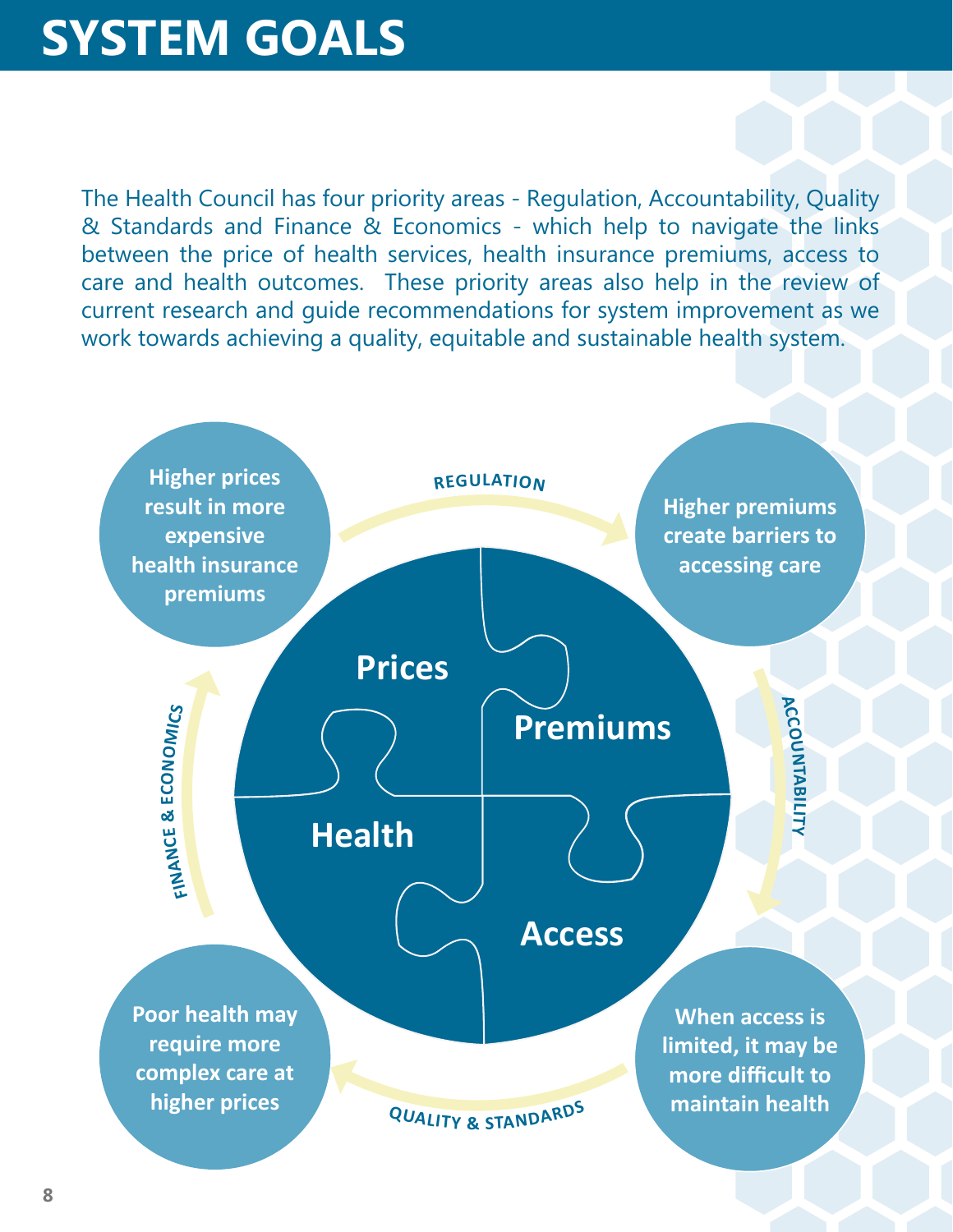#### **PRIORITIES**

### **REGULATION**

**License health insurers to ensure policies include mandatory benefits and to assist with exploring more cost-effective options.**

**Enforce the Health Insurance Act by investigating reports of non-compliance and ensuring employees have health insurance coverage.**

**Enforce Claims Regulations to ensure health service providers are paid on time and patients do not pay the insured portion of care.**

**Facilitate health technology reviews to provide opportunities for entrepreneurs by assessing system capacity for health services based on the needs of the population.**

**Implement the use of standardised processes for setting reimbursement rates that connect the value of a service to the cost of providing that service.** 







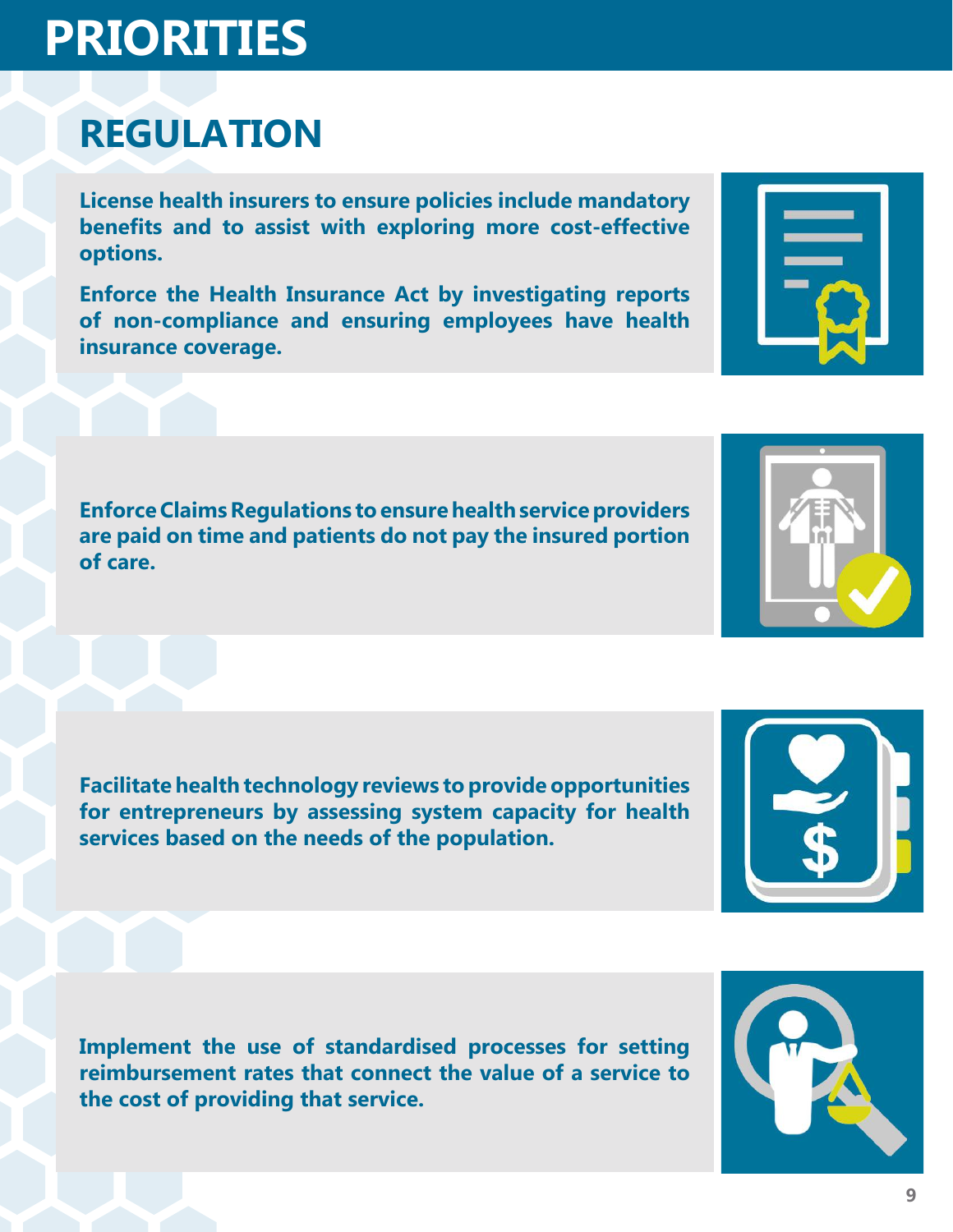# **PRIORITIES**

#### **ACCOUNTABILITY**

**Distribute routine surveys to create more opportunities to hear from the public and learn what matters most about your health.**

**Use various forms of communication to increase public awareness and understanding of what we do and how it impacts health outcomes.**

#### **QUALITY & STANDARDS**

**Register health services to ensure adherence to professional standards of practice, provider accountability and the provision of safe, well-led, quality care.**

**Report on, and monitor the activities of statutory bodies which ensure health professionals are appropriately trained to deliver quality care.** 

**Facilitate health information exchange, in collaboration with the Pan American Health Organization to improve health outcomes and encourage integration among health service providers.**







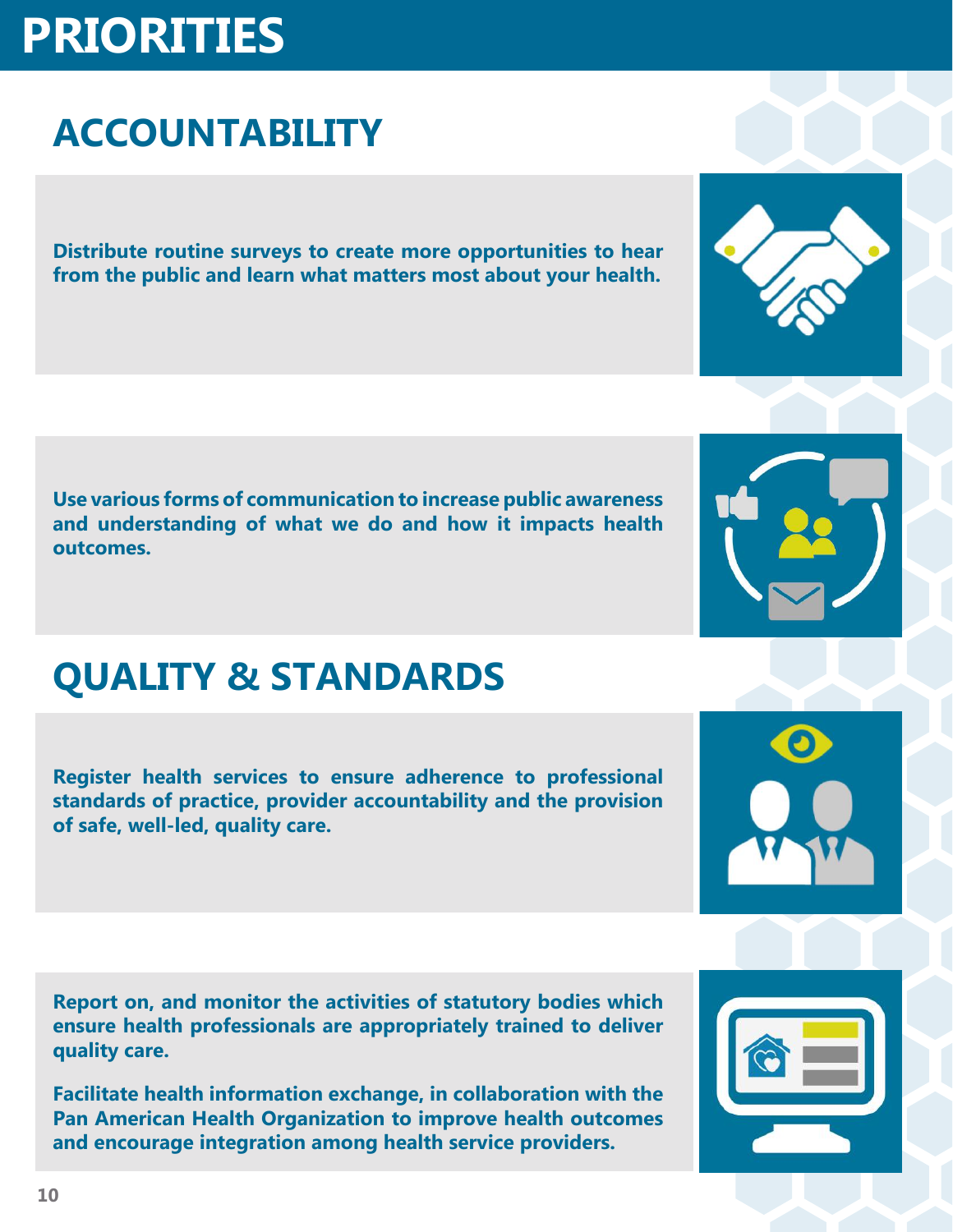#### **FINANCE & ECONOMICS**

**Recommend health insurance benefits including preventative and pallative care at a rate that is affordable for all residents.**

**Publish health system analyses such as National Health Accounts Reports to enhance transparency within the health system about how health dollars are being spent.** 

**Create visual data dashboards so the public can easily access data on health system trends and the cost of services.** 

**Implement a drug formulary that enables affordable pricing for prescription drugs and increases access to healthcare.**







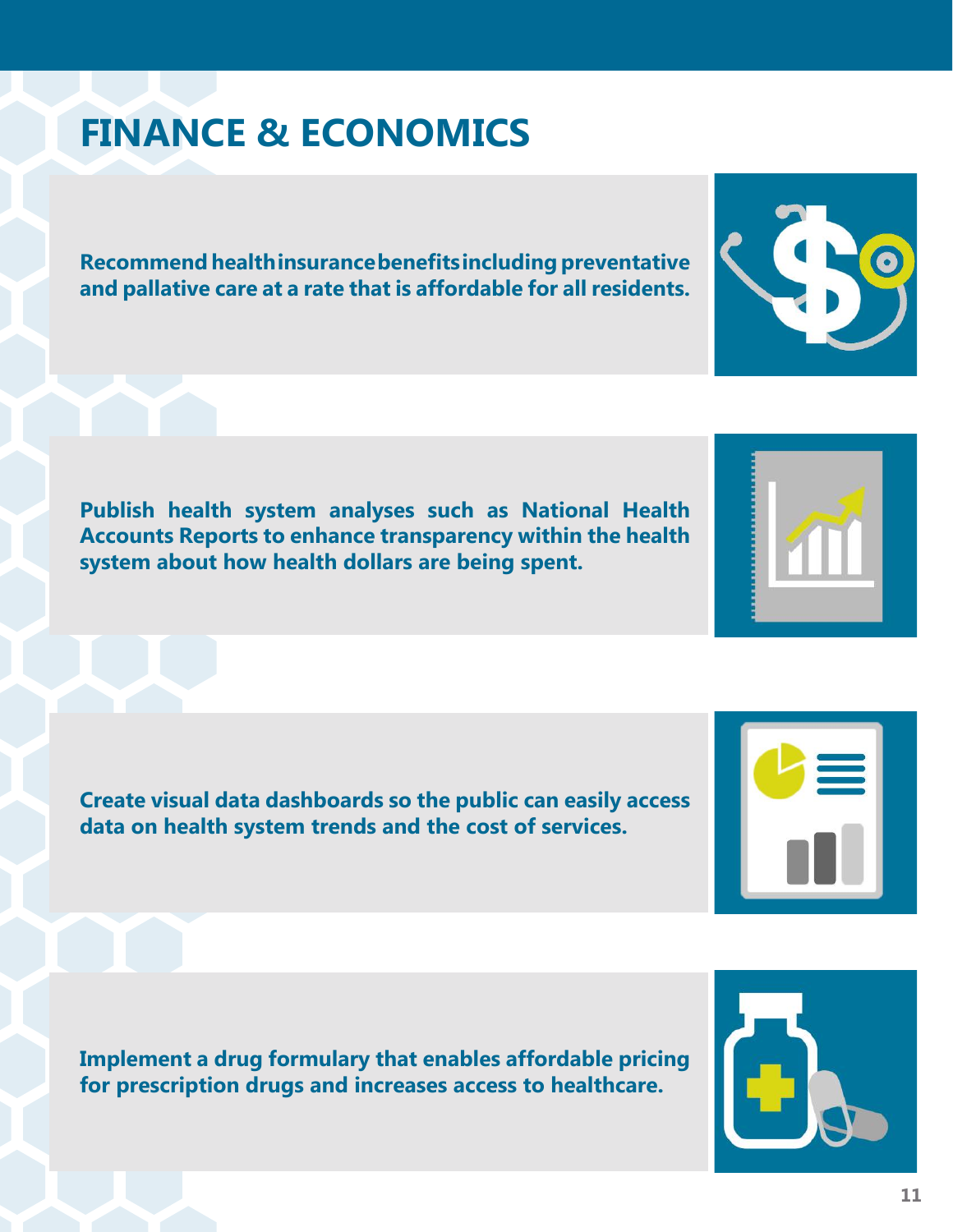### **REFERENCES**

- **1. Department of Statistics (2018).** *2016 Population and Housing Census. Preliminary Report.* **Department of Statistics. Bermuda**
- **2. Department of Statistics (2018).** *Bermuda Digest of Statistics 2017***. Department of Statistics. Bermuda**
- **3. Ministry of Health (2017)** *Health In Review 2017: An International Comparative Analysis of Bermuda Health System Indicators, 2nd Edition.* **Ministry of Health. Bermuda**
- **4. Department of Statistics (2017)** *Gross Domestic Product. 2016 Highlights***. Department of Statistics. Bermuda**
- **5. Bermuda Health Council (2018).** *National Health Accounts Report 2017: Bermuda health system finance and expenditure for fiscal year 2015-2016***. Bermuda Health Council. Bermuda**
- **6. Department of Statistics (2017).** *2010 Census Population and Housing Report Revised.* **Department of Statistics. Bermuda**